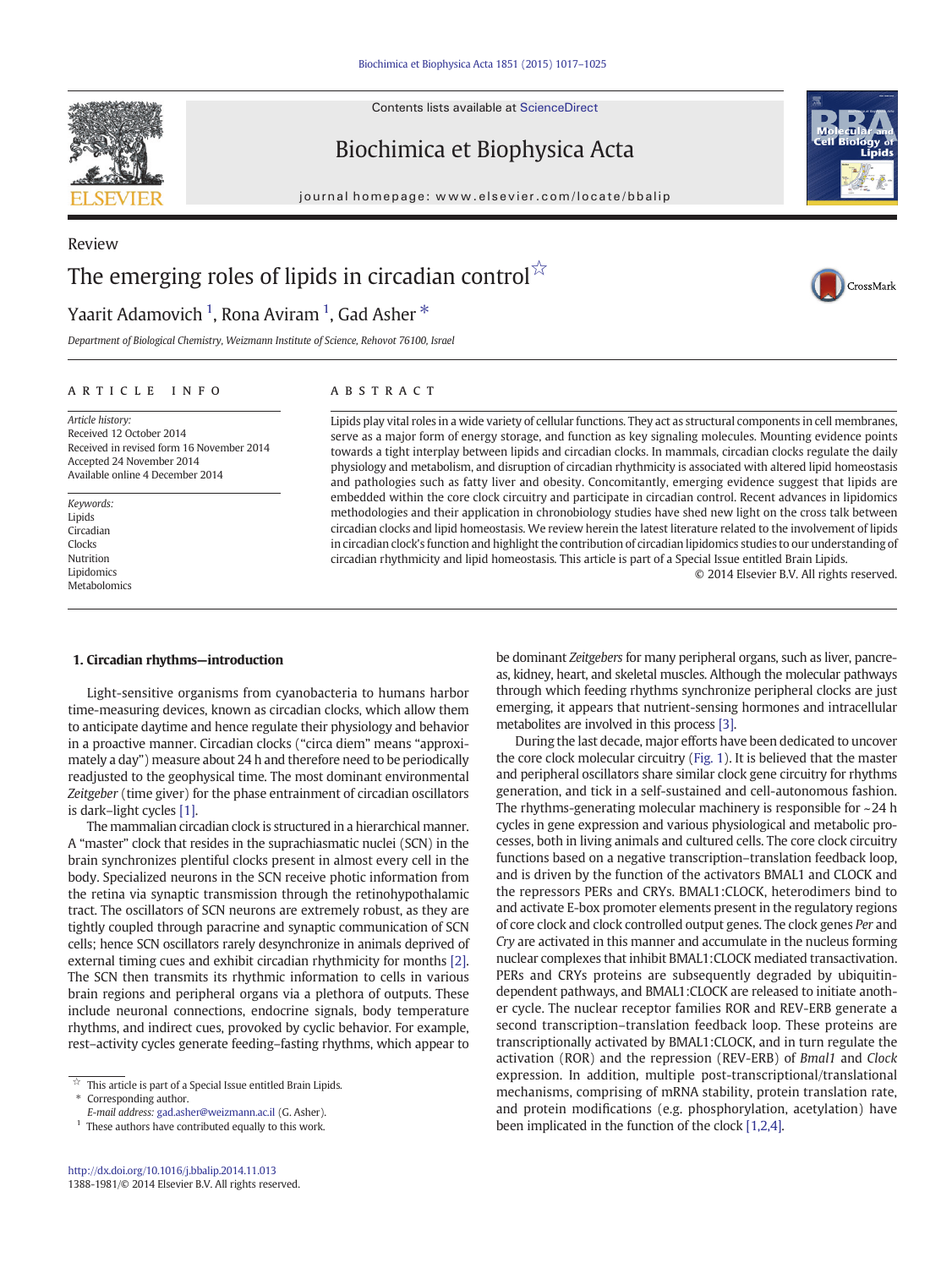<span id="page-1-0"></span>

Fig. 1. The molecular core clock circuitry. A schematic depiction of the transcription-translation oscillator, which consists of two principal feedback loops: BMAL1:CLOCK-PER:CRY and BMAL1:CLOCK–REV-ERB/ROR.

Mounting evidence suggests that circadian clocks play a major role in lipid homeostasis and that disruption of circadian rhythmicity is associated with metabolic syndrome and obesity both in animal models and humans. Numerous detailed and comprehensive reviews have been recently published on the circadian orchestration of lipid metabolism and the possible consequences of its disruption for health and disease [\[5](#page-6-0)–9]. In this review article, we discuss in detail the current data specifically related to the role of lipids in circadian control. Since the current literature related to molecular aspects of lipids in the master clock in the brain is scant, we mainly cover how lipids cross talk with molecular clocks in peripheral tissues and cultured cells, with the assumption that both the central and peripheral clocks rely on a similar molecular makeup. We also discuss how recent advances in circadian lipidomics have shed new light on our understanding of mechanisms implicated in circadian regulation alongside lipid metabolism.

#### 2. The effect of lipids on circadian rhythmicity

Studies with genetic animal models for obesity, and nutritional studies in mice and humans, suggest that obesity and hyperlipidemia are associated with disruption of circadian rhythmicity, both at the physiological and molecular levels. These findings hint towards the possible involvement of lipids in circadian control.

#### 2.1. Evidence from genetic animal models for obesity

Genetic animal models for obesity are associated with derailed leptin signaling. Leptin is the product of the ob gene; it is a circulating blood hormone that regulates adipose tissue mass by modulating food intake and energy expenditure [\[10\].](#page-6-0) The ob/ob mice carry a mutation in the leptin gene, rendering leptin unable to bind to its receptors. Consequently, these mice become severely obese, hyperphagic with hyperlipidemia, hyperglycemia, and hyperinsulinemia. The ob/ob mice exhibit disturbed sleep pattern and attenuated diurnal and overall locomotor activity. Reports, however, on the effect of the mutation on the daily pattern of food intake are indecisive [\[11,12\]](#page-6-0). While oscillations in mRNA expression of clock genes in the SCN are unaffected in ob/ob mice, daily rhythms of these genes are attenuated in the liver and white adipose tissue [\[11\]](#page-6-0). Likewise, experiments done with mouse model of obesity, diabetes and dyslipidemia wherein leptin receptor activity is deficient due to a point mutation in the gene for the leptin

receptor (db/db mice), showed altered circadian gene expression of several core clock genes in the liver. Interestingly,  $db/db$  mice exhibited arrhythmic behavior under constant darkness while circadian gene expression in the brain was retained [\[13\]](#page-6-0). Another animal model is the Zucker rat that harbors a mutation in the leptin receptor. These rats are relatively insensitive to leptin signaling, and consequently exhibit a similar obese phenotype like the *ob*/*ob* and *db*/*db* mice. Body temperature, locomotor activity, and feeding rhythms were phaseadvanced in obese Zucker rats [\[14](#page-6-0)–16]. Another study done with Zucker rats reported differences between lean and obese rats, in respect to their daily mean and circadian amplitude of body temperature and locomotor activity; however no significant difference was observed in the circadian period length under constant light conditions [\[17\].](#page-6-0) An additional study with obese Zucker rats showed that transcript levels of some clock genes decreased significantly around their respective peak expression time in the liver, but not in the SCN, white adipose tissue and the heart [\[18\].](#page-6-0)

Taken together, these findings are inconclusive and the effects might be indirect as these genetic animal models also exhibit derailed glucose metabolism and various other metabolic abnormalities. Nevertheless, these studies point towards a potential link between hyperlipidemia and obesity with circadian rhythmicity.

#### 2.2. Evidence from nutritional studies—high fat diet

Nutritional studies performed in mice fed with high-fat diet that contains ~5-times more fat (40–60% kcal) than regular chow, showed that it leads to a longer period length of circadian rhythmicity under constant conditions, attenuation of diurnal rhythms in feeding and locomotor activity, and diminution of circadian gene expression in peripheral organs (e.g. liver and adipose tissue) [\[19\].](#page-6-0) More specifically, studies in mice and rats revealed, for example, that Oleanolic acid can increase Clock and Bmal1 expression [\[20\].](#page-6-0) Recently, the Corsi group performed a high-throughput profiling of the liver metabolome and transcriptome, upon high fat diet [\[21\]](#page-6-0). They found that high fat diet imposes reprogramming of the circadian clock, including loss of oscillation of a large number of normally oscillating genes; phase advance of an additional subset of oscillating transcripts; and induction of de novo oscillating transcripts. Notably, the rapid influence of the diet on the clock (i.e. 3 days) in this study suggested that the nutritional challenge, and possibly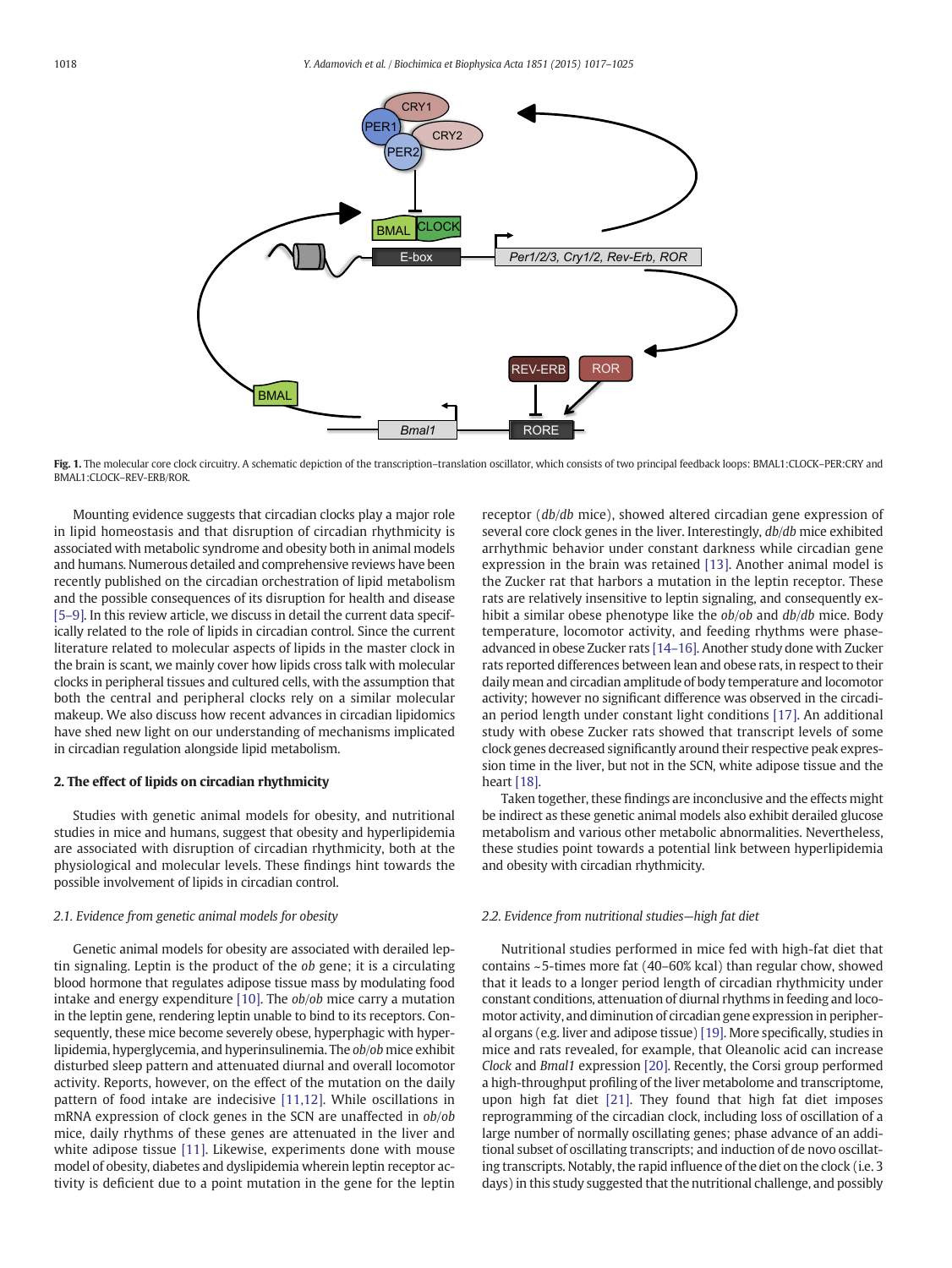lipid themselves, and not merely the development of diet-associated complications such as obesity, are sufficient to alter the clock's function.

High-fat diet was also reported to affect the resetting properties of the master clock in the SCN [\[22\]](#page-6-0). Compared to control diet, mice fed with the high-fat diet exhibited impaired time adjustment to photic resetting, for example slower rate of re-entrainment of behavioral and body temperature rhythms after 'jet-lag' test. At the molecular level, in mice fed a high-fat diet, photic induction of both c-FOS and P-ERK in the SCN was markedly reduced. Likewise, hypocaloric diet speeded up re-entrainment to shifted light dark conditions [\[23,24\].](#page-6-0)

#### 2.3. Evidence from human studies

The effects of obesity and high fat diet on circadian rhythmicity have not been yet thoroughly examined in humans. The current conflicting evidence, emerging from few studies done in humans, emphasize the need for additional well-controlled and comprehensive studies. In white adipose biopsies obtained from morbid obese men, the expression of hPer2 negatively correlated to waist circumference, a marker of central obesity [\[25\]](#page-6-0). Adipose tissue explants from morbid obese women that were cultured during 24 h cycle showed rhythms in expression of clock genes. However, since the oscillations were not compared with aged match lean individuals, these experiments do not exclude the possibility that there might be differences in amplitude and/or phase of the oscillations between obese and lean individuals [\[26\].](#page-6-0)

A recent study examined the methylation status of CpG sites located in several clock genes (e.g. Clock, Bmal1 and Per2) in obese individuals and upon weight loss [\[27\].](#page-6-0) Comparison of clock gene methylation features revealed a statistically significant difference in the methylation status of different CpG sites in Clock, and to a lesser extent in Bmal1, in obese compared to normal weight females. The methylation pattern of different CpG sites in Clock, Bmal1, and Per2 exhibited significant associations with parameters such as body mass index and adiposity and correlated with the magnitude of the weight lost.

In summary, the above-detailed literature suggests that obesity and high fat diet can disrupt circadian rhythmicity in mammals, though the underlying molecular mechanisms are far from being identified. These observations imply that lipids are directly or/and indirectly implicated in the clock's function. Recent studies have commenced to shed some light on the possible molecular mechanism implicated in the effect of lipids on circadian rhythmicity.

#### 3. Molecular mechanisms that tie lipids to the core clock circuitry

The molecular mechanisms through which obesity/high fat diet and more specifically lipids affect circadian rhythmicity are just emerging. They range from a general effect on feeding habits to more specific effects of certain lipid species on clock components, through the action of nuclear receptors. Such mechanisms are likely to function in concert and are discussed below.

#### 3.1. Altered feeding–fasting cycles

The tight coupling between circadian and metabolic cycles is supported by the impact of feeding–fasting cycles on the phase of clocks in peripheral organs [\[28\]](#page-7-0). As expected from nocturnal animals, mice mostly consume food during the night. Upon inverted feeding, namely when food is provided exclusively during the day, the phase of peripheral circadian clocks gradually adapts to the new feeding regimen, reaching an inverted steady state phase after about 2 weeks [\[29\]](#page-7-0). Feeding inversion has very little impact on the phase of the master clock in the SCN. Therefore, feeding–fasting cycles appear to be very prominent timing cues for peripheral clocks, even dominating the synchronization cues emitted by the master clock in the SCN. Obviously, under normal conditions the food and SCN dependent timing cues are not in conflict. Hence, the SCN imposes feeding rhythms and thereby employs fooddependent Zeitgebers in addition to other timing cues (e.g. neuronal, blood borne signals) to set the phase of peripheral clocks [\[3\].](#page-6-0)

The prominent effect of feeding is also evident from studies comparing circadian gene expression in mice fed ad libitum with mice under time restricted feeding regimen. The Panda group systematically dissected the role of feeding pattern and the circadian oscillator in determining hepatic rhythmic gene expression [\[30\]](#page-7-0). They found that feeding time had a profound effect on rhythmic gene expression, as the repertoire, phase, and amplitude of rhythmic transcripts in wild-type livers are products of both feeding pattern and the intrinsic circadian clock. Moreover, temporal consolidation of feeding restored 24 h rhythms in gene expression of plentiful transcripts in oscillatordeficient mice (i.e. Cry1/2 double knockout mice).

The diet composition appears to have an impact on the rhythmic feeding behavior in mice. Upon high fat-feeding, mice exhibited altered feeding–fasting cycles very similar to clock-deficient mice (e.g. Cry1/2 and Per1/2 double knockout mice), as they consumed higher percentage of daily food intake during the light phase, concomitantly circadian gene expression was attenuated [\[19\]](#page-6-0). Interestingly, when mice were fed with high fat diet exclusively during the night, circadian rhythmicity in gene expression was restored [\[31\].](#page-7-0) This has been shown to have wide implication in respect to obesity and metabolic syndrome, as mice under time restricted high fat diet consumed equivalent calories as those with ad libitum access, yet were protected against obesity, hyperinsulinemia, hepatic steatosis, and inflammation. The time restricted feeding regimen improved CREB, mTOR, and AMPK pathway function and oscillations in expression of circadian core clock and output genes [\[31,32\].](#page-7-0) Conceivably, the effect was achieved by restoring feeding–fasting cycles, which in turn consolidated circadian gene expression and circadian activation of various metabolic pathways. Hence, high fat diet, and likely obesity disrupt circadian rhythmicity through dampening of feeding– fasting cycles that serve as an extremely potent Zeitgeber for peripheral circadian clocks.

#### 3.2. Nuclear receptors

In recent years emerging evidence suggest that nuclear receptors play important roles in circadian control. The superfamily of nuclear receptors comprises of highly conserved transcription factors, regulating gene expression in response to various stimuli. Commonly, these receptors' ligands are small, hydrophobic molecules, such as steroid hormones, fatty acids, lipophilic vitamin derivatives and dietary metabolites. Hence, they function as metabolic sensors that participate in the regulation of cellular catabolic and anabolic processes, including lipid homeostasis [\[33,34\].](#page-7-0)

Twenty out of the 49 known nuclear receptor genes in the mouse genome are expressed in the liver in a circadian manner [\[35\]](#page-7-0). These include members of the PPAR (PPAR $\alpha, \beta, \delta, \gamma$ ) and the ERR families (ERRα,β,γ), both REV-ERB isoforms (REV-ERBα,β), two ROR isoforms (RORα,γ), FXRβ, SHP, a small heterodimerization partner and antagonist of several nuclear receptors, thyroid receptor (TRα), and orphan receptors serving as immediate early transcription factors in signaling pathways. Remarkably, several nuclear receptors have been implicated in the clock's function at multiple levels. REV-ERBs, and RORs are considered core clock components, whereas PPARs have been demonstrated to modulate circadian rhythms. Other nuclear receptors may affect the clock's function by stimulating or repressing pathways producing putative ligands such as lipid compounds. For example, LXR stimulates whereas FXR and SHP repress the expression of Cyp7a1, encoding the rate-limiting enzyme in the conversion of cholesterol to bile acids [\[36,37\]](#page-7-0). These receptors are likely to have impact on the intracellular levels of various sterol compounds, which in turn may suppress, for example, the transactivation activities of the core clock transcription factors RORα and RORγ in the liver.

As sensors of nutrient levels, these nuclear receptors connect the external milieu with intracellular processes; therefore they might play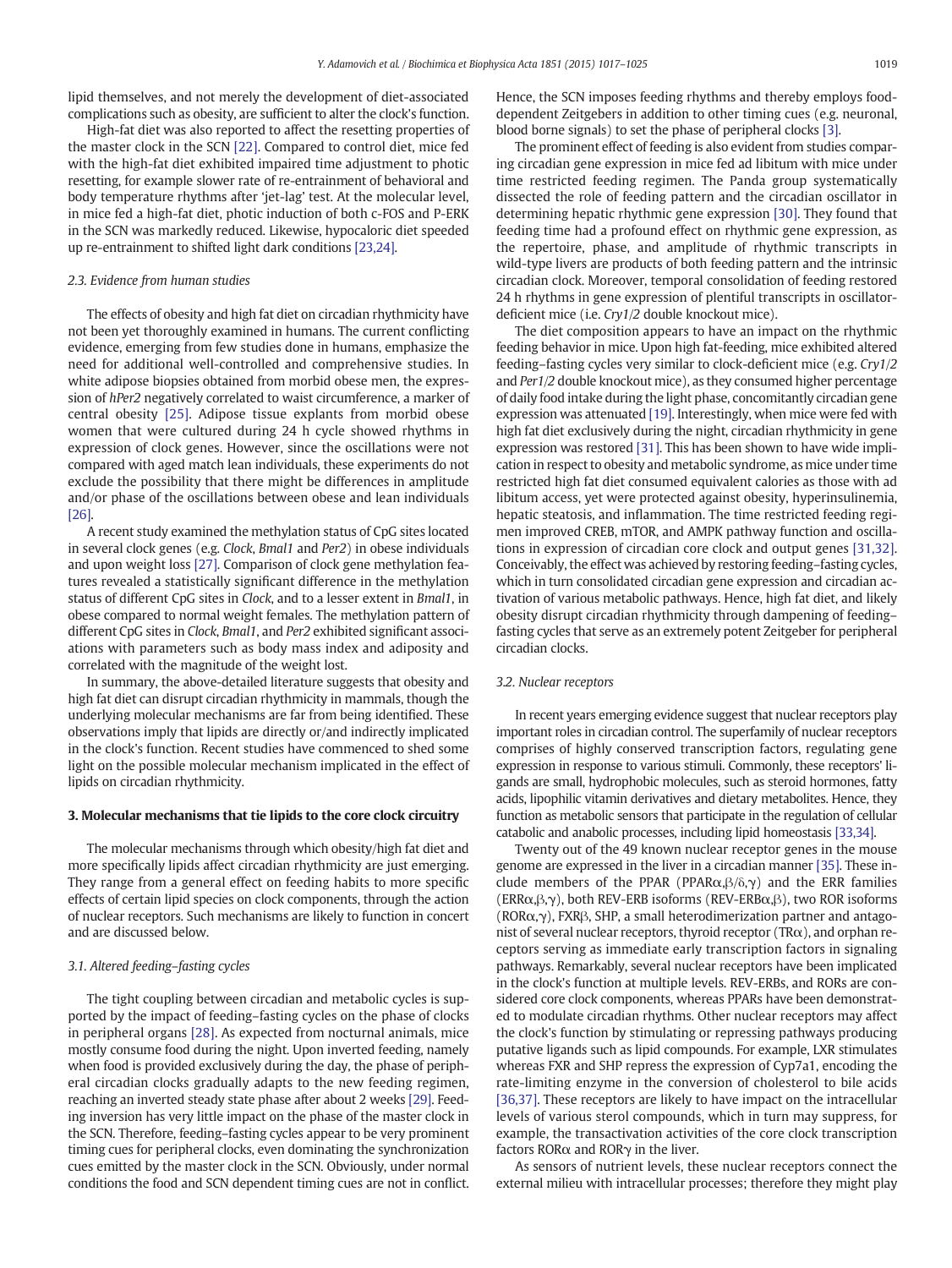a role in conveying metabolic input into the core clock circuitry. In the following section we will specifically focus on lipid related nuclear receptors that have been implicated in the clock's function (Fig. 2).

#### 3.2.1. RORs

The Retinoic acid receptor-related Orphan Receptors (RORs) are a subfamily of nuclear receptors that are known to bind specific DNA sequences termed ROR-response elements (ROREs) [\[38\]](#page-7-0). Once bound to their element within the promoter of a target gene, all three RORs isoforms (i.e. RORα, RORβ, and RORγ) are capable of recruiting co-factors and modulate its expression [\[39\]](#page-7-0). ROR $\alpha$  and ROR $\gamma$  display high sequence similarity; both are expressed in the liver and participate in regulation of lipid biosynthesis and absorption [\[40,41\].](#page-7-0)

Accumulating evidence highlight the importance of RORs both in lipid sensing and lipid homeostasis [\[39\]](#page-7-0). The involvement of RORs in lipid regulation has been demonstrated in different genetic mouse models. The staggerer mice, which harbor a dysfunctional RORα, exhibit significant aberrations in lipid hemostasis—notably, decrease in serum and liver triglycerides, and in total plasma cholesterol, and high density lipoprotein (HDL) [\[42\].](#page-7-0) Similarly, RORα and RORγ double knockout mice present significant reduction in blood triglyceride and cholesterol levels [\[40\].](#page-7-0) At the molecular level, it was shown that RORs affect the expression of several master lipid regulators such as SREBP1c and multiple genes encoding lipid metabolic enzymes [\[43,44\]](#page-7-0). Over a decade ago, crystallography studies of RORα identified cholesterol bound within its ligand-binding domain, suggesting that it is in fact the receptors' natural ligand [\[45,46\]](#page-7-0). More recent studies showed that the binding of RORα and RORγ to certain oxysterols, in particular 7-oxygenated sterols [\[47\]](#page-7-0) and 24S-OHC [\[48\]](#page-7-0), can regulate their transcriptional activity. These observations reveal a feedback loop in which ROR activity is modulated by various lipids derivatives and in turn RORs have a role in lipid metabolism.

Several lines of evidence suggest that RORs play a critical role in the clock's function. The staggerer mice exhibit aberrant locomotor activity and unstable circadian rhythmicity [\[49\]](#page-7-0), together with altered temporal



Fig. 2. Nuclear receptors in circadian control—the potential role of lipids. A schematic depiction of molecular mechanisms implicated in regulation of circadian clocks by lipids, primarily through the activation of nuclear receptors and their co activators. As discussed in the relevant sections, these mechanisms likely function in concert, with complex interplay between the different nuclear receptors, which is not emphasized in this figure.

feeding behavior [\[50\].](#page-7-0) Moreover, conserved ROREs are found in several clock genes' promoters, and RORs have been shown to positively support transcription oscillations in the expression of Bmal1 [\[51\]](#page-7-0); Rev-Erb $\alpha$  [\[52\]](#page-7-0) and Npas2 [\[53\].](#page-7-0) Notably, in several peripheral tissues, including the liver, the expression of RORα and RORγ is clock-dependent, and controlled by BMAL1:CLOCK heterodimers and REV-ERB nuclear receptors [\[35,51\]](#page-7-0). Concomitantly, the RORβ isoform is primarily expressed in a circadian manner in various regions in the central nervous system, including the SCN. RORβ mutant mice exhibit extended period length in locomotor activity under constant darkness [\[54,55\].](#page-7-0)

Taken together the above-described studies indicate that RORs are key members of the clock feedback loop alongside their function as receptors for lipids; hence it is conceivable that they might play a role in lipid control of circadian rhythmicity.

#### 3.2.2. PPARs

The mammalian peroxisome proliferator-activated receptors (PPARs) are ligand-activated transcription factors that are expressed in various tissues. The PPAR protein family consists of several isoforms: PPARα, PPARβ/δ, and PPARγ. The isoforms are different in terms of tissue distribution and ligand specificities, and each of them activates or suppresses multiple genes involved in lipid and glucose homeostasis [\[56\]](#page-7-0). PPARs also exhibit tissue specificity in respect to their circadian expression. For example, PPARα transcripts cycle in white adipose, brown adipose, and liver but not in muscle. PPARγ selectively cycles in white adipose and liver, whereas PPARδ transcripts oscillate exclusively in brown adipose and liver. Furthermore, there are significant differences in PPAR peak accumulation phases among different tissues [\[35\]](#page-7-0). The circadian expression of PPARα is regulated through CLOCK:BMAL1 transactivation via E-box-rich region located in the second intron of the PPARα gene [\[57\].](#page-7-0) Alternately, the transcriptional activity of PPARγ protein was found to be repressed through interaction with PER2, and consequently alter lipid metabolism in Per2 null mice [\[58\]](#page-7-0). Likewise, PER3 was also reported to suppress the transcriptional activity of PPARγ [\[59\].](#page-7-0)

Similar to RORs, PPARs are not only regulated by circadian clocks—they also appear to play a prominent role in maintaining circadian rhythmicity. Both PPARα and PPARγ were reported to regulate circadian gene expression, through rhythmic binding at upstream regulatory element (PPRE) present in core clock genes. PPARα was shown to regulate Bmal1 expression both in the SCN and in peripheral organs such as the liver [\[60\].](#page-7-0) Interestingly, PPAR $\alpha$  binding on *Bmal1* gene regulatory region overlaps with PER2 binding and correlates with activation of *Bmal1* expression [\[61\]](#page-7-0). Similarly, PPARγ was demonstrated to directly regulate the circadian expression of Bmal1 [\[62\]](#page-7-0) and circadian behavior and metabolism [\[63\].](#page-7-0) In addition, both PPAR $\alpha$  and PPARγ were found to directly bind response element within the Rev-Erb $\alpha$  gene and regulate its expression [\[64,65\].](#page-7-0)

It is likely that PPARs' role in circadian regulation is influenced through their interaction with fatty acids and sterols, since various fatty acids and eicosanoids are considered as natural ligands for PPAR activity [66–[69\].](#page-7-0) Stimulation by the lipid ligands triggers these receptors' interaction with either their co-activators and/or their binding to DNA regulatory elements. Indeed, Shirai et al. tested the effect of bezafibrate, a PPARα ligand, on circadian locomotor activity and found that in mice bezafibrate can induce changes in the onset of activity and in circadian gene expression, independently of the SCN (i.e. in SCN ablated mice) [\[70\].](#page-7-0) Likewise, the effect of high fat diet on circadian gene expression has been proposed to be mediated in part through PPARγ effect on BMAL:CLOCK function [\[21\]](#page-6-0).

In conclusion, PAPRs are positioned at the junction of lipid metabolism and circadian rhythmicity. These transcription factors are simultaneously controlled by lipids and regulate lipid metabolism; concomitantly they emerge as important players in supporting circadian rhythmicity and are regulated by circadian clocks.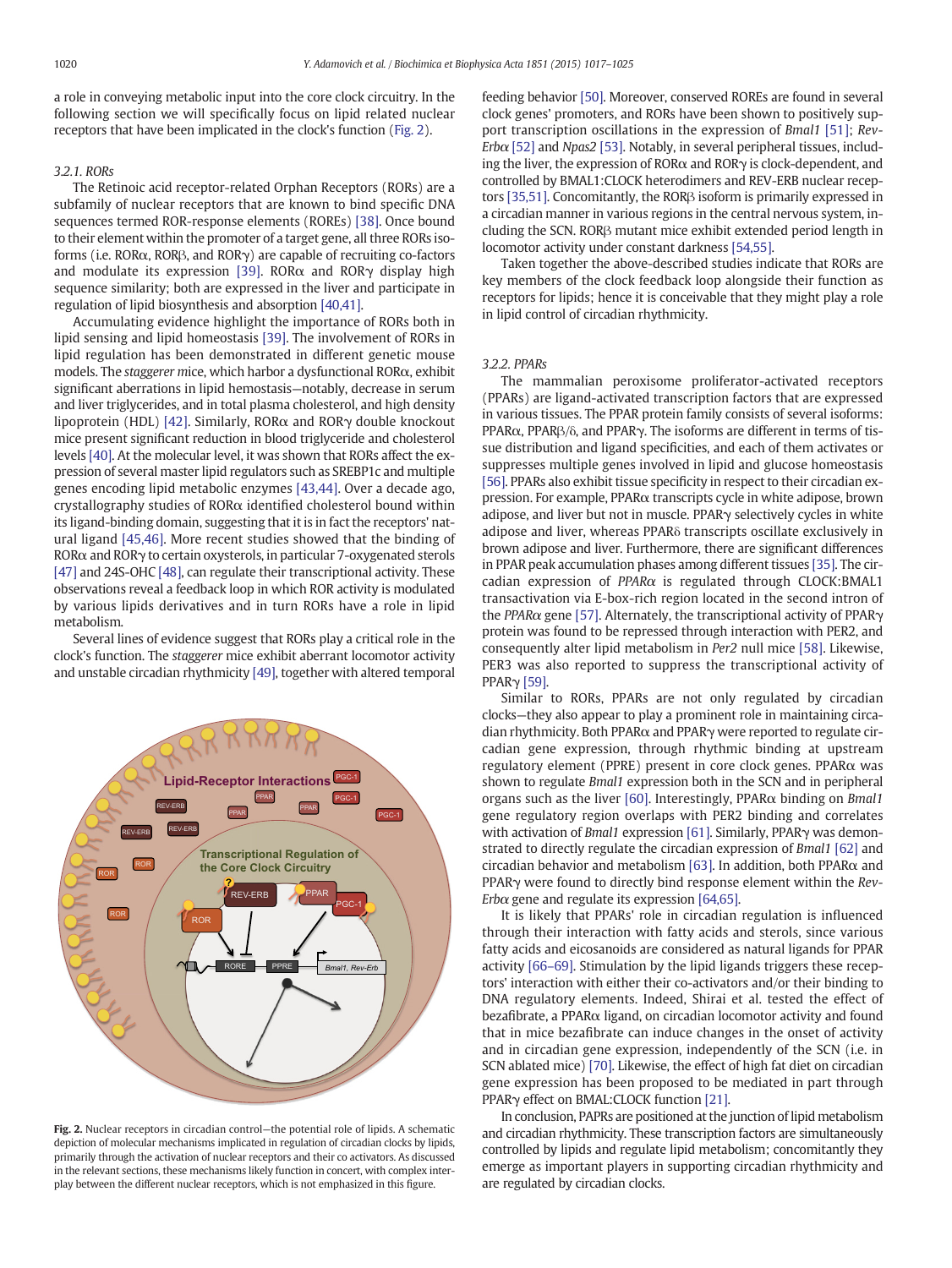#### $3.2.3$  PGC-1 $\alpha$

Peroxisome proliferator-activated receptor gamma coactivator 1-alpha ( $PGC-1\alpha$ ) is an inducible, broad and potent transcriptional coactivator. PGC-1 $\alpha$  was first identified through its functional interaction with PPAR $\gamma$  in brown adipose tissue [\[71\]](#page-7-0). Since then, multiple PGC-1 $\alpha$ partners have been identified in various tissues [\[72\]](#page-7-0). PGC-1 $\alpha$  is expressed in tissues with high oxidative capacity, where it regulates cellular energy-related metabolic pathways, including mitochondrial biogenesis and respiration, thermogenesis, and gluconeogenesis [\[73\].](#page-7-0)

In view of its pivotal role in coupling environmental cues with metabolism, the involvement of PGC-1 $\alpha$  in circadian rhythms was exam-ined [\[74\]](#page-7-0). PGC-1α is rhythmically expressed both in liver and muscle. Interestingly, overexpression of PGC-1 $\alpha$  in primary hepatocytes induced the expression of core clock genes such as Bmal1, Clock, Rev-Erbα, and Rev-Erbβ. Moreover, experiments performed with PGC- $1\alpha$  null mice evinced prolonged period length of locomotor activity under constant conditions, and blunted diurnal oscillations in oxygen consumption rate.

 $PGC-1\alpha$  expression and activity are highly responsive to the cellular metabolic state. Hepatic PGC-1 $\alpha$  expression levels are elevated in multiple mouse models of diabetes and obesity, including leptin-deficient [\[75\]](#page-7-0), and insulin receptor knockout mice [\[76\].](#page-7-0) Furthermore, several studies both in humans and rodents indicated that PGC1-α expression levels are modulated in response to starvation [\[75,77\],](#page-7-0) high fat diet [\[78,79\]](#page-7-0), and by direct infusion of lipids, which decreases the expression of PGC-1 $\alpha$  in healthy human subjects [\[80\]](#page-8-0). Concomitant with these findings, loss of only one allele of hepatic PGC-1 $\alpha$  was sufficient to cause significant dysfunction in fasting lipid oxidation, ketogenesis, and misregulation of circulating triglyceride levels. Analysis of hepatic gene expression suggested that fatty acid oxidation and lipid processing pathways were highly affected in the absence of PGC-1 $\alpha$  [\[81\]](#page-8-0).

Taken together, although PGC-1 $\alpha$  does not appear to bind directly lipids, its important function in regulating lipid homeostasis and its functional interaction with PPARγ, further lend support to the possibility that PGC-1 $\alpha$  might play a role in coupling signals originating from lipid signaling to the core clock circuitry.

#### 3.2.4. REV-ERBs

REV-ERBs (i.e. REV-ERBα and REV-ERBβ) exhibit exceptional similarity in structure and differ from most nuclear receptors as they lack a ligand-activating domain [\[82\].](#page-8-0) Both REV-ERBα and REV-ERBβ share an extensive overlap in respect to their genomic targets, including genes that are implicated in lipid metabolism and many other metabolicrelated genes [\[83,84\].](#page-8-0)

REV-ERBα has been identified already a decade ago to participate in the clock's feedback loop as a negative regulator of Bmal1 expression [\[85,86\].](#page-8-0) Its activity was shown to counteract that of the positive regulators of Bmal1 expression, namely RORs, by competing for genomic binding sites (ROREs). In turn, the expression of Rev-Erbs was found to be regulated by CLOCK:BMAL1 in a circadian manner [\[35\].](#page-7-0) For a long time, however, its significance was shaded by the mild circadian phenotype of the  $Rev-Erb\alpha$  null mice. Only upon overcoming the redundancy between the two isoforms their true importance was unraveled. Consecutive studies with REV-ERBs double knockout mice demonstrated their principal role in the core clock circuitry as these mice exhibited arrhythmic gene expression, aberrant locomotor activity and metabolic disorders [\[83,84,87\].](#page-8-0)

REV-ERB was reported primarily to bind and serve as a heme sensor [\[88,89\]](#page-8-0). Yet, in view of its joint function with other lipid-sensitive nuclear receptors, it is tempting to speculate that lipids themselves might also modulate REV-ERB activity indirectly or even directly. In this conjuncture, it is important to note that several lipid-responsive nuclear receptors, earlier described in this section, such as ROR and PPARγ together with PGC-1 $\alpha$  were reported to regulate Rev-Erb expression and that high fat diet was indeed found to alter its expression [\[19\].](#page-6-0)

In summary, the aforementioned examples only partially decipher the various and likely redundant and intricate mechanisms through which lipids are integrated into the clock's machinery. They do highlight the complexity whereby lipids can intertwine with the circadian rhythmicity as these nuclear receptors are both responsive to lipid ligands and control lipid homeostasis. Concomitantly they are regulated by circadian clock, and in turn participate in circadian control. Further studies are expected to shed more light on the different mechanisms and dissect their specific contribution to circadian rhythmicity.

#### 4. Circadian clocks in the lipidomics era—old questions new insights

During the last decade, extensive transcriptome profiling performed throughout the day in liver and additional peripheral organs has demonstrated the pervasive circadian control of physiology and metabolism [\[90\]](#page-8-0). Circadian transcriptomes are considered as a reliable readout for circadian rhythmicity and have been instrumental in highlighting metabolic pathways that are potentially under circadian control. In recent years, in view of the expansion of advanced technologies, several labs commenced employing high throughput metabolomics and lipidomics approaches to study circadian rhythms. These recent advances have paved new avenues in circadian research and evinced multiple layers of regulation and complexity in circadian control.

#### 4.1. Circadian metabolomics

Metabolomics enable the systematic study of small functional molecules involved in biological processes. This technology jumpstarted the progress from studying individual compounds to exploring a broad combination of well-defined metabolites and even to the identification of novel previously uncharacterized metabolites. Ueda et al. were among the first to introduce metabolomics approaches to the chronobiology field. They quantified the spectra of hundreds of metabolites throughout the day, first in mouse [\[91\]](#page-8-0) and more recently in human blood samples [\[92\]](#page-8-0). They successfully established a reliable metabolite timetable method to determine internal body time using these profiles. Notably, among the oscillatory peaks detected in mouse blood samples, 14 were identified as various species of lysophosphatidylcholines with different unsaturated fatty acids. Lysophospholipids also exhibited circadian oscillations in human blood samples, but reached their zenith levels in the opposite time compared to mice. This likely reflects the differences between mice that are nocturnal animals versus humans that are diurnal. These works have primarily focused on employing blood metabolomics as a signature for internal body time, and to a lesser extent aimed at identifying these metabolites, their metabolic pathways and circadian regulation.

Consecutive studies performed targeted metabolomics, aiming to identify metabolic pathways that exhibit diurnal oscillations and dissecting their circadian control. Metabolomics studies of plasma and saliva samples from humans revealed that 15% of all identified metabolites oscillate in a circadian manner independently of scheduled sleep and food intake [\[93\].](#page-8-0) Remarkably, a high proportion of rhythmic metabolites in blood plasma were fatty acids. Likewise, Raynaud et al. applied metabolomics to examine daily oscillations in blood plasma metabolites in human individuals under normal conditions and identified daily oscillation in several lipid species including acylcarnitines and lysophospholipids [\[94\]](#page-8-0). Similar studies conducted with mouse liver samples from wild type and clock mutant mice identified clock controlled circadian oscillation of various groups of metabolites, including lipids and more specifically fatty acids [\[95\].](#page-8-0) Recently, an integrative database was launched (CircadiOmics database) that integrates circadian genomics, transcriptomics, proteomics and metabolomics [\[96\]](#page-8-0) facilitating the use of the current available data for deciphering circadian control of various metabolic pathways. It should be noted that in contrast to the high amplitude oscillations in transcripts abundance evinced by numerous transcriptome studies, diurnal changes in metabolite levels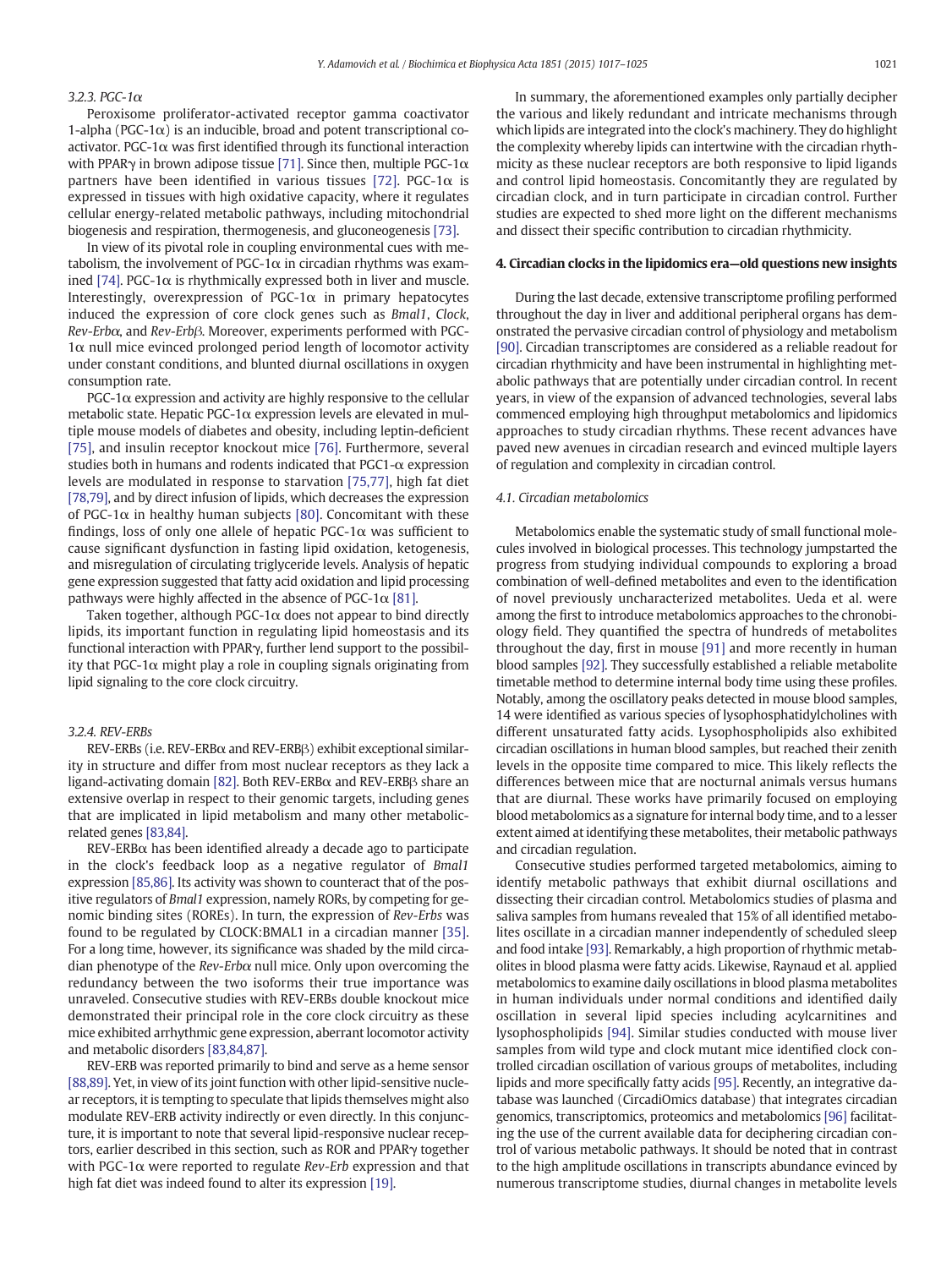appear to be significantly shallower. For example, metabolite oscillations in human blood samples ranged around 2 fold [\[93,94\]](#page-8-0) and most lipid species in the liver oscillated with an amplitude of about 1.5 fold [\[97\]](#page-8-0). This also applies for proteomics datasets in which for most cases the amplitude of protein oscillations is relatively shallow [98–[100\].](#page-8-0) The striking difference between the high amplitude oscillations in transcript levels versus the shallow oscillations detected for protein and metabolites such lipids reflects the multiple layers of regulation that participate in their accumulation. In fact, metabolites are likely to exhibit even higher complexity than proteins, because their production requires multiple steps that largely depends on the enzymatic activity of a number of proteins, and relies on substrate/co factor availability.

Circadian metabolomics, therefore, do not only serve as a reliable readout for endogenous time, but also appear to be a powerful tool that can be used to study the cross talk between metabolism and circadian clocks. As detailed below circadian lipidomics emerge as a good example for such a case.

#### 4.2. Circadian lipidomics

Lipidomics describes the complete lipid profile within a cell, tissue or organism, and is a subset of the "metabolome" which includes other major classes of biological molecules (e.g. proteins/amino-acids, sugars and nucleic acids). The "Circadian lipidome" is of a particular interest, as aforementioned lipid homeostasis appears to be under circadian control and disruption of circadian rhythmicity is associated with dyslipidemia and obesity [\[101,102\].](#page-8-0) Various clock mutant mouse models exhibit altered lipid metabolism. These include elevated VLDL triglyceride levels in  $Rev-Erb\alpha$  null mice [\[103\]](#page-8-0), dampening of triglycerides oscillations in blood plasma of Bmal1  $^{-/-}$  mice [\[104\],](#page-8-0) hyperlipidemia and hepatic steatosis in Clock mutant mice [\[105\],](#page-8-0) and reduced whole body fat, and total triglycerides and fatty acids in blood plasma of Per2  $^{-/-}$  mice [\[58\]](#page-7-0).

Circadian lipidomics analyses are still in their infancy, yet in recent years few studies have been published. A circadian lipidomics analysis was performed on human blood plasma to determine the time-course concentrations for 263 lipids [\[106\]](#page-8-0) and found that ~13% of lipid species exhibited circadian variation. Most of the lipids that were identified as rhythmic were triglycerides and diglycerides, and peaked around the circadian time (CT) 8 (i.e. 8 h after lights were turned on), namely the subjective lunchtime. This is in agreement with the phase observed for lipid accumulation in a previous human plasma metabolome analysis [\[93\]](#page-8-0). Diurnal changes in triglycerides were also observed in blood plasma of rats. Total plasma triglyceride levels were 2-fold higher at midnight (CT 18) [\[107\]](#page-8-0). In both human and rodents, oscillating triglycerides in blood plasma reached their peak levels during the active phase (i.e. in human during the light and in rats during the dark phase). We have recently performed a comprehensive circadian lipidomics analysis on mouse liver and identified that ~17% of 159 quantified lipids display circadian rhythmicity [\[97\].](#page-8-0) Interestingly, the majority of the oscillating lipid species were triglycerides (~33%) and reached their zenith levels around the subjective light phase (i.e. CT8). The findings that triglycerides accumulate in rodent plasma during the active phase and in liver during the rest phase, may suggest that triglyceride levels build up in different phases in liver and blood in a manner that likely depends on feeding-fasting cycles and circadian clocks. As food is a major source for triglycerides, it is reasonable that they accumulate first in the blood during the active phase, upon food ingestion and subsequently deposited in peripheral organs such as the liver during the rest phase.

#### 4.3. New insights on circadian rhythms from circadian lipidomics

As described above the circadian lipidome can serve as a reliable readout for circadian rhythmicity, similar to transcriptomes. Likewise, it can also provide a profound insight regarding the mechanism participating in lipid homeostasis and their temporal organization. For example, the glycerol 6 phosphate pathway is the principal pathway for triglyceride biosynthesis in the liver. Previous transctipome studies have demonstrated that multiple enzymes within the glycerol 6 phosphate pathway are expressed in a circadian manner, however they exhibited a wide range of expression phases. Thus, solely based on the mRNA expression data it would have been difficult to predict whether the final products (i.e. triglycerides) would accumulate in a circadian manner and identify their actual phase. Our recent lipidomics analysis clearly showed that in contrast to the disparate expression of genes encoding enzymes that are involved in triglyceride homeostasis, all oscillating triglycerides peak around CT8 in the liver of wild type mice [\[97\]](#page-8-0).

An even more exciting possibility is that circadian lipidomics might shed new light on our understanding of the clock's function and uncover novel mechanisms implicated in circadian rhythmicity. For example, it is possible that by identifying oscillating lipids species, we might be able to unravel novel components that might function as signaling molecules that feedback to clock circuitry, similar to what has been previously shown for  $NAD^+$ . Circadian clocks regulate the daily oscillations in NAD<sup>+</sup> levels  $[108,109]$ , which in turn regulate circadian oscillations, through modulating the DNA binding activity of BMAL1:CLOCK [\[110\]](#page-8-0) and the  $NAD^+$ -dependent enzymatic activity of SIRT1 and PARP-1 that are implicated in the clock's function [\[29,111](#page-7-0)–113].

Interestingly, we found that a similar fraction of lipids  $(-17%)$  were oscillating in both wild type and Per1/2 null mice fed ad libitum, most notably triglycerides. However, they largely differed in their accumulation phase and composition [\[97\].](#page-8-0) These observations are intriguing as mice lacking both PER1 and PER2 are arrhythmic under constant darkness and their circadian expression of core clock genes is largely abolished. This raises the question; what are the molecular mechanisms that drive the circadian oscillations in triglyceride accumulation in the absence of a functional clock. We do show that feeding-fasting cycles can strongly shape the phase of triglyceride accumulation in mouse liver and that  $Per1/2$   $-/-$  mice differ in their eating habits compared to wild type mice. However, their feeding behavior cannot fully explain the oscillations of triglyceride in these mice, as they consume equal amount of food throughout the day, and hence food ingestion cannot serve as a timing cue. Hence, our lipidomics analysis raised the possibility that there might be additional mechanisms that retained circadian rhythmicity even in the absence of a functional clock, an observation that so far did not emerge form transcritpome studies. It is evident that further studies are required to identify the molecular mechanisms that drive the circadian accumulation of triglyceride in the absence of a functional clock.

This begs the question whether our current view of circadian clocks has been biased during the years primarily towards the transcription level, and that circadian oscillations in gene expression simply pour down the stream as a funnel to protein abundance and metabolite accumulation. This is similar to the consensus view that prevailed for many years that the mammalian timekeeping function was limited to the SCN that integrates environmental cues and communicates the information to the rest of the body [\[114\].](#page-8-0) Although the SCN clearly plays a major role in circadian rhythmicity and synchronizes the time in peripheral organs, it is now recognized that most individual cells within peripheral tissues have self-sustained rhythms in gene expression that persist even in culture [\[115\]](#page-8-0). It is therefore tempting to speculate that rhythms in transcript abundances indeed drives rhythms in other cellular molecules (i.e. proteins, metabolites), but that circadian clocks might also developed independently, in parallel, for proteins and different metabolites such as lipids ([Fig. 3](#page-6-0)).

#### 5. Summary and future directions

Remarkable progress has been made in our understanding of the mammalian circadian timing system during the past decade. This is in part thanks to the flare-up in circadian expression datasets that carried a tremendous value. They demonstrate the pervasive circadian control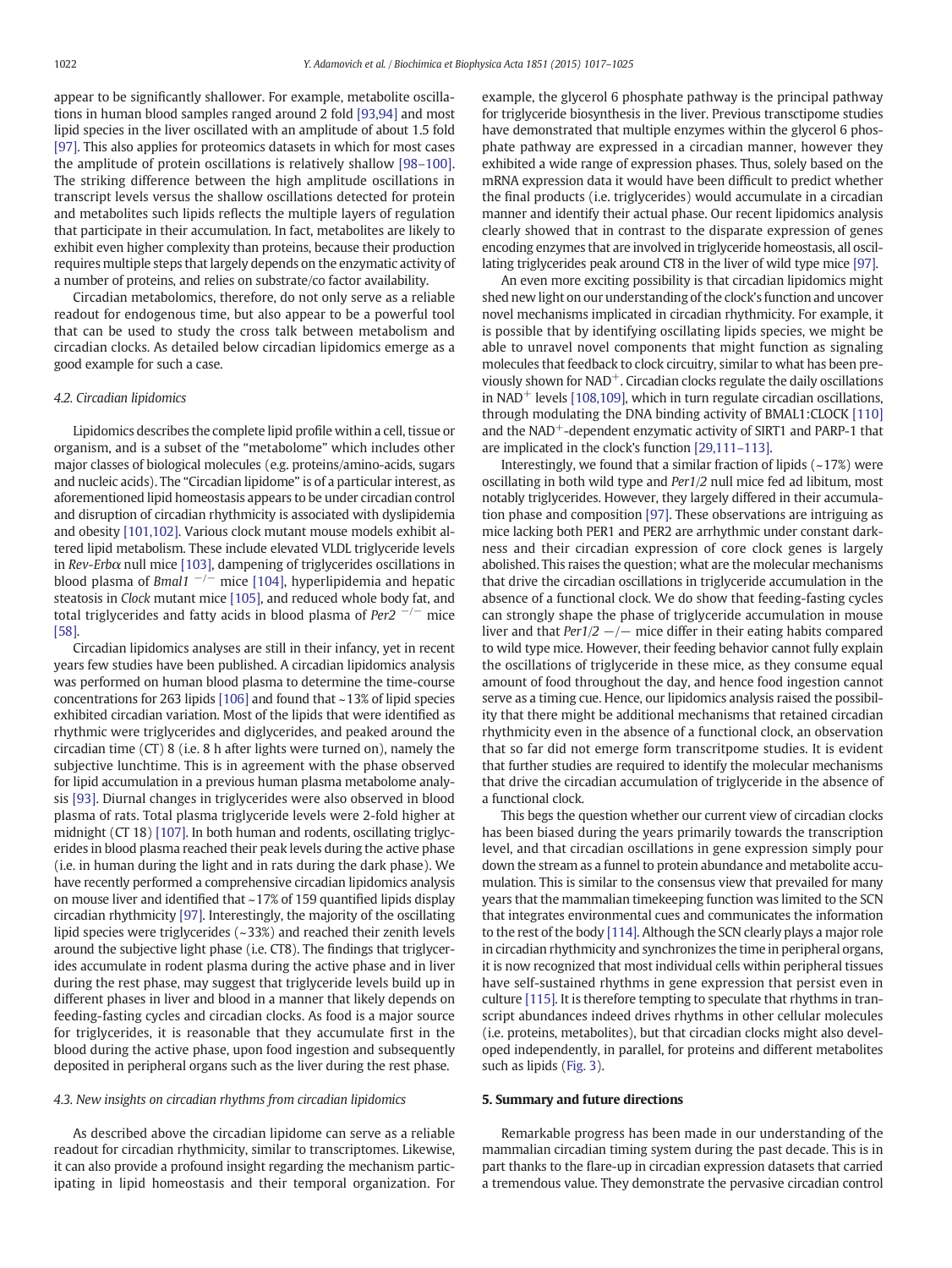<span id="page-6-0"></span>

Fig. 3. Circadian information integrates with multiple layers. A simplified model depicting the possible inter-relation between different circadian expression readouts: RNA transcripts, protein, lipids and metabolites levels.

of metabolism and physiology, in addition to consolidating our fundamental understanding of the core clock transcriptional feedback loop. Nevertheless, additional layers of complexity such as plethora of posttranslational regulatory mechanisms have been shown to contribute critically to proper clock functions. In addition, evidence point towards a tight coupling of circadian gene expression to metabolic cycles in mammalian cells. Furthermore, the identification of non-transcriptional circadian clocks in mammals as supported by the recent discovery of oxidation–reduction cycles of peroxiredoxin proteins [\[116\]](#page-8-0), which persist even in the absence of transcription, suggests that additional and different approaches should be taken in the ongoing quest to uncover molecular oscillators and revise and amend the current prevailing paradigm.

The exciting emerging era of proteomics, metabolomics, and more specifically lipidomics, commence to deepen our understanding of how the clock functions, which pathways are under circadian control, and are expected to advance and modify the way we perceive circadian rhythms. Lipidomics approaches have been already used to identify pathways coupling the molecular clock to fatty acid regulation, identify circadian output in the absence of a functional clock, and dissect the interplay between feeding and clocks in circadian control.

#### Acknowledgments

Due to space limitations, we were, unfortunately, unable to comment on all of the relevant studies and thus apologize for not citing all pertinent references. Work in our laboratory was supported by the Israel Science Foundation (ISF 138/12), the Abish-Frenkel Foundation, the HFSP Career Development Award (HFSP CDA00014/2012), and the European Research Council (ERC-2011 METACYCLES 310320). Y.A received a post-doctoral fellowship from the Feinberg graduate school, Weizmann Institute of Science. We are indebted to all the members of our lab for their valuable comments on the manuscript.

#### References

- [1] [C. Dibner, U. Schibler, U. Albrecht, The mammalian circadian timing system: orga](http://refhub.elsevier.com/S1388-1981(14)00252-2/rf0005)[nization and coordination of central and peripheral clocks, Annu. Rev. Physiol. 72](http://refhub.elsevier.com/S1388-1981(14)00252-2/rf0005) [\(2010\) 517](http://refhub.elsevier.com/S1388-1981(14)00252-2/rf0005)–549.
- [2] [E.D. Buhr, J.S. Takahashi, Molecular components of the mammalian circadian clock,](http://refhub.elsevier.com/S1388-1981(14)00252-2/rf0010) [Handb. Exp. Pharmacol. \(2013\) 3](http://refhub.elsevier.com/S1388-1981(14)00252-2/rf0010)–27.
- [3] [G. Asher, U. Schibler, Crosstalk between components of circadian and metabolic](http://refhub.elsevier.com/S1388-1981(14)00252-2/rf0015) [cycles in mammals, Cell Metab. 13 \(2011\) 125](http://refhub.elsevier.com/S1388-1981(14)00252-2/rf0015)–137.
- [4] [S.A. Brown, E. Kowalska, R. Dallmann, \(Re\)inventing the circadian feedback loop,](http://refhub.elsevier.com/S1388-1981(14)00252-2/rf0020) [Dev. Cell 22 \(2012\) 477](http://refhub.elsevier.com/S1388-1981(14)00252-2/rf0020)–487.
- [5] [S.M. Bailey, U.S. Udoh, M.E. Young, Circadian regulation of metabolism, J.](http://refhub.elsevier.com/S1388-1981(14)00252-2/rf0025) [Endocrinol. 222 \(2014\) R75](http://refhub.elsevier.com/S1388-1981(14)00252-2/rf0025)–R96.
- [6] [M.S. Bray, M.E. Young, Regulation of fatty acid metabolism by cell autonomous](http://refhub.elsevier.com/S1388-1981(14)00252-2/rf0030) [circadian clocks: time to fatten up on information? J. Biol. Chem. 286 \(2011\)](http://refhub.elsevier.com/S1388-1981(14)00252-2/rf0030) 11883–[11889.](http://refhub.elsevier.com/S1388-1981(14)00252-2/rf0030)
- [7] [J. Delezie, E. Challet, Interactions between metabolism and circadian clocks:](http://refhub.elsevier.com/S1388-1981(14)00252-2/rf0035) [reciprocal disturbances, Ann. N. Y. Acad. Sci. 1243 \(2011\) 30](http://refhub.elsevier.com/S1388-1981(14)00252-2/rf0035)–46.
- [8] [O. Froy, Metabolism and circadian rhythms](http://refhub.elsevier.com/S1388-1981(14)00252-2/rf0040)—implications for obesity, Endocr. Rev. [31 \(2010\) 1](http://refhub.elsevier.com/S1388-1981(14)00252-2/rf0040)–24.
- [9] [M.M. Hussain, X. Pan, Clock regulation of dietary lipid absorption, Curr. Opin. Clin.](http://refhub.elsevier.com/S1388-1981(14)00252-2/rf0045) [Nutr. Metab. Care. 15 \(2012\) 336](http://refhub.elsevier.com/S1388-1981(14)00252-2/rf0045)–341.
- [10] [J.M. Friedman, Leptin at 14 y of age: an ongoing story, Am. J. Clin. Nutr. 89 \(2009\)](http://refhub.elsevier.com/S1388-1981(14)00252-2/rf0050) 973S–[979S.](http://refhub.elsevier.com/S1388-1981(14)00252-2/rf0050)
- [11] [H. Ando, M. Kumazaki, Y. Motosugi, K. Ushijima, T. Maekawa, E. Ishikawa, A.](http://refhub.elsevier.com/S1388-1981(14)00252-2/rf0055) [Fujimura, Impairment of peripheral circadian clocks precedes metabolic](http://refhub.elsevier.com/S1388-1981(14)00252-2/rf0055) [abnormalities in ob/ob mice, Endocrinology 152 \(2011\) 1347](http://refhub.elsevier.com/S1388-1981(14)00252-2/rf0055)–1354.
- [12] [A.D. Laposky, J. Shelton, J. Bass, C. Dugovic, N. Perrino, F.W. Turek, Altered sleep reg](http://refhub.elsevier.com/S1388-1981(14)00252-2/rf0060)ulation in leptin-defi[cient mice, Am. J. Physiol. Regul. Integr. Comp. Physiol. 290](http://refhub.elsevier.com/S1388-1981(14)00252-2/rf0060) [\(2006\) R894](http://refhub.elsevier.com/S1388-1981(14)00252-2/rf0060)–R903.
- [13] [T. Kudo, K. Horikawa, S. Shibata, Circadian rhythms in the CNS and peripheral clock](http://refhub.elsevier.com/S1388-1981(14)00252-2/rf0065) [disorders: the circadian clock and hyperlipidemia, J. Pharmacol. Sci. 103 \(2007\)](http://refhub.elsevier.com/S1388-1981(14)00252-2/rf0065) [139](http://refhub.elsevier.com/S1388-1981(14)00252-2/rf0065)–143.
- [14] [K. Fukagawa, T. Sakata, H. Yoshimatsu, K. Fujimoto, T. Shiraishi, Disruption of light](http://refhub.elsevier.com/S1388-1981(14)00252-2/rf0070)[dark cycle of feeding and drinking behavior, and ambulatory activity induced by](http://refhub.elsevier.com/S1388-1981(14)00252-2/rf0070) [development of obesity in the Zucker rat, Int. J. Obes. 12 \(1988\) 481](http://refhub.elsevier.com/S1388-1981(14)00252-2/rf0070)–490.
- [15] [K. Fukagawa, T. Sakata, H. Yoshimatsu, K. Fujimoto, K. Uchimura, C. Asano, Advance](http://refhub.elsevier.com/S1388-1981(14)00252-2/rf0075) [shift of feeding circadian rhythm induced by obesity progression in Zucker rats,](http://refhub.elsevier.com/S1388-1981(14)00252-2/rf0075) [Am. J. Physiol. 263 \(1992\) R1169](http://refhub.elsevier.com/S1388-1981(14)00252-2/rf0075)–R1175.
- [16] [R.E. Mistlberger, H. Lukman, B.G. Nadeau, Circadian rhythms in the Zucker obese](http://refhub.elsevier.com/S1388-1981(14)00252-2/rf0080) [rat: assessment and intervention, Appetite 30 \(1998\) 255](http://refhub.elsevier.com/S1388-1981(14)00252-2/rf0080)–267.
- [17] [D.M. Murakami, B.A. Horwitz, C.A. Fuller, Circadian rhythms of temperature and](http://refhub.elsevier.com/S1388-1981(14)00252-2/rf0085) [activity in obese and lean Zucker rats, Am. J. Physiol. 269 \(1995\) R1038](http://refhub.elsevier.com/S1388-1981(14)00252-2/rf0085)–R1043.
- [18] [Y. Motosugi, H. Ando, K. Ushijima, T. Maekawa, E. Ishikawa, M. Kumazaki, A.](http://refhub.elsevier.com/S1388-1981(14)00252-2/rf0090) [Fujimura, Tissue-dependent alterations of the clock gene expression rhythms in](http://refhub.elsevier.com/S1388-1981(14)00252-2/rf0090) [leptin-resistant Zucker diabetic fatty rats, Chronobiol. Int. 28 \(2011\) 968](http://refhub.elsevier.com/S1388-1981(14)00252-2/rf0090)–972.
- [19] [A. Kohsaka, A.D. Laposky, K.M. Ramsey, C. Estrada, C. Joshu, Y. Kobayashi, F.W.](http://refhub.elsevier.com/S1388-1981(14)00252-2/rf0095) [Turek, J. Bass, High-fat diet disrupts behavioral and molecular circadian rhythms](http://refhub.elsevier.com/S1388-1981(14)00252-2/rf0095) [in mice, Cell Metab. 6 \(2007\) 414](http://refhub.elsevier.com/S1388-1981(14)00252-2/rf0095)–421.
- [20] [C. Gabas-Rivera, R. Martinez-Beamonte, J.L. Rios, M.A. Navarro, J.C. Surra, C. Arnal,](http://refhub.elsevier.com/S1388-1981(14)00252-2/rf0100) [M.J. Rodriguez-Yoldi, J. Osada, Dietary oleanolic acid mediates circadian clock](http://refhub.elsevier.com/S1388-1981(14)00252-2/rf0100) [gene expression in liver independently of diet and animal model but requires](http://refhub.elsevier.com/S1388-1981(14)00252-2/rf0100) [apolipoprotein A1, J. Nutr. Biochem. 24 \(2013\) 2100](http://refhub.elsevier.com/S1388-1981(14)00252-2/rf0100)–2109.
- [21] [K.L. Eckel-Mahan, V.R. Patel, S. de Mateo, R. Orozco-Solis, N.J. Ceglia, S. Sahar, S.A.](http://refhub.elsevier.com/S1388-1981(14)00252-2/rf0105) [Dilag-Penilla, K.A. Dyar, P. Baldi, P. Sassone-Corsi, Reprogramming of the circadian](http://refhub.elsevier.com/S1388-1981(14)00252-2/rf0105) [clock by nutritional challenge, Cell 155 \(2013\) 1464](http://refhub.elsevier.com/S1388-1981(14)00252-2/rf0105)–1478.
- [22] [J. Mendoza, P. Pevet, E. Challet, High-fat feeding alters the clock synchronization to](http://refhub.elsevier.com/S1388-1981(14)00252-2/rf0110) [light, J. Physiol. 586 \(2008\) 5901](http://refhub.elsevier.com/S1388-1981(14)00252-2/rf0110)–5910.
- [23] [J. Mendoza, C. Graff, H. Dardente, P. Pevet, E. Challet, Feeding cues alter clock gene](http://refhub.elsevier.com/S1388-1981(14)00252-2/rf0115) [oscillations and photic responses in the suprachiasmatic nuclei of mice exposed to](http://refhub.elsevier.com/S1388-1981(14)00252-2/rf0115) [a light/dark cycle, J. Neurosci. 25 \(2005\) 1514](http://refhub.elsevier.com/S1388-1981(14)00252-2/rf0115)–1522.
- [24] [D. Resuehr, J. Olcese, Caloric restriction and melatonin substitution: effects on](http://refhub.elsevier.com/S1388-1981(14)00252-2/rf0120) [murine circadian parameters, Brain Res. 1048 \(2005\) 146](http://refhub.elsevier.com/S1388-1981(14)00252-2/rf0120)–152.
- [25] [P. Gomez-Abellan, J.J. Hernandez-Morante, J.A. Lujan, J.A. Madrid, M. Garaulet,](http://refhub.elsevier.com/S1388-1981(14)00252-2/rf0125) [Clock genes are implicated in the human metabolic syndrome, Int. J. Obes. \(Lond.](http://refhub.elsevier.com/S1388-1981(14)00252-2/rf0125) [\) 32 \(2008\) 121](http://refhub.elsevier.com/S1388-1981(14)00252-2/rf0125)–128.
- [26] [M. Garaulet, J.M. Ordovas, P. Gomez-Abellan, J.A. Martinez, J.A. Madrid, An](http://refhub.elsevier.com/S1388-1981(14)00252-2/rf0130) [approximation to the temporal order in endogenous circadian rhythms of genes](http://refhub.elsevier.com/S1388-1981(14)00252-2/rf0130) [implicated in human adipose tissue metabolism, J. Cell. Physiol. 226 \(2011\)](http://refhub.elsevier.com/S1388-1981(14)00252-2/rf0130) [2075](http://refhub.elsevier.com/S1388-1981(14)00252-2/rf0130)–2080.
- [27] [F.I. Milagro, P. Gomez-Abellan, J. Campion, J.A. Martinez, J.M. Ordovas, M. Garaulet,](http://refhub.elsevier.com/S1388-1981(14)00252-2/rf0135) [CLOCK, PER2 and BMAL1 DNA methylation: association with obesity and metabolic](http://refhub.elsevier.com/S1388-1981(14)00252-2/rf0135)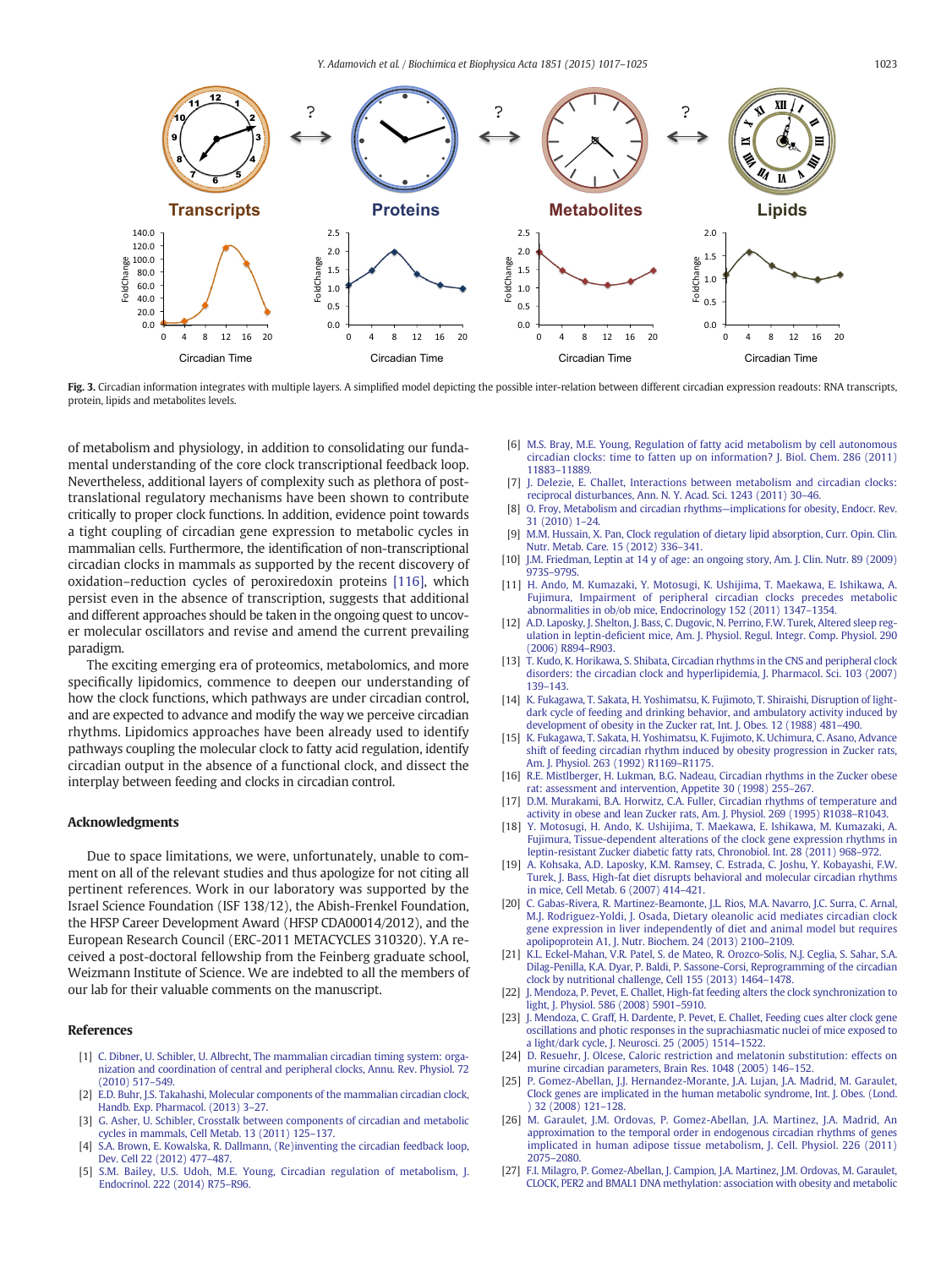<span id="page-7-0"></span>[syndrome characteristics and monounsaturated fat intake, Chronobiol. Int. 29](http://refhub.elsevier.com/S1388-1981(14)00252-2/rf0135) [\(2012\) 1180](http://refhub.elsevier.com/S1388-1981(14)00252-2/rf0135)–1194.

- [28] [F. Damiola, N. Le Minh, N. Preitner, B. Kornmann, F. Fleury-Olela, U. Schibler, Re](http://refhub.elsevier.com/S1388-1981(14)00252-2/rf0140)[stricted feeding uncouples circadian oscillators in peripheral tissues from the cen](http://refhub.elsevier.com/S1388-1981(14)00252-2/rf0140)[tral pacemaker in the suprachiasmatic nucleus, Genes Dev. 14 \(2000\) 2950](http://refhub.elsevier.com/S1388-1981(14)00252-2/rf0140)–2961.
- [29] [G. Asher, H. Reinke, M. Altmeyer, M. Gutierrez-Arcelus, M.O. Hottiger, U. Schibler,](http://refhub.elsevier.com/S1388-1981(14)00252-2/rf0145) [Poly\(ADP-ribose\) polymerase 1 participates in the phase entrainment of circadian](http://refhub.elsevier.com/S1388-1981(14)00252-2/rf0145) [clocks to feeding, Cell 142 \(2010\) 943](http://refhub.elsevier.com/S1388-1981(14)00252-2/rf0145)–953.
- [30] [C. Vollmers, S. Gill, L. DiTacchio, S.R. Pulivarthy, H.D. Le, S. Panda, Time of feeding](http://refhub.elsevier.com/S1388-1981(14)00252-2/rf0150) [and the intrinsic circadian clock drive rhythms in hepatic gene expression, Proc.](http://refhub.elsevier.com/S1388-1981(14)00252-2/rf0150) [Natl. Acad. Sci. U. S. A. 106 \(2009\) 21453](http://refhub.elsevier.com/S1388-1981(14)00252-2/rf0150)–21458.
- [31] [M. Hatori, C. Vollmers, A. Zarrinpar, L. DiTacchio, E.A. Bushong, S. Gill, M. Leblanc, A.](http://refhub.elsevier.com/S1388-1981(14)00252-2/rf0155) [Chaix, M. Joens, J.A. Fitzpatrick, M.H. Ellisman, S. Panda, Time-restricted feeding](http://refhub.elsevier.com/S1388-1981(14)00252-2/rf0155) [without reducing caloric intake prevents metabolic diseases in mice fed a high](http://refhub.elsevier.com/S1388-1981(14)00252-2/rf0155)[fat diet, Cell Metab. 15 \(2012\) 848](http://refhub.elsevier.com/S1388-1981(14)00252-2/rf0155)–860.
- [32] [H. Sherman, Y. Genzer, R. Cohen, N. Chapnik, Z. Madar, O. Froy, Timed high-fat diet](http://refhub.elsevier.com/S1388-1981(14)00252-2/rf0160) [resets circadian metabolism and prevents obesity, FASEB J. 26 \(2012\) 3493](http://refhub.elsevier.com/S1388-1981(14)00252-2/rf0160)–3502.
- [33] [D.J. Mangelsdorf, C. Thummel, M. Beato, P. Herrlich, G. Schutz, K. Umesono, B.](http://refhub.elsevier.com/S1388-1981(14)00252-2/rf0165) [Blumberg, P. Kastner, M. Mark, P. Chambon, R.M. Evans, The nuclear receptor](http://refhub.elsevier.com/S1388-1981(14)00252-2/rf0165) [superfamily: the second decade, Cell 83 \(1995\) 835](http://refhub.elsevier.com/S1388-1981(14)00252-2/rf0165)–839.
- [34] [S.E. Mullican, J.R. Dispirito, M.A. Lazar, The orphan nuclear receptors at their](http://refhub.elsevier.com/S1388-1981(14)00252-2/rf0170) [25-year reunion, J. Mol. Endocrinol. 51 \(2013\) T115](http://refhub.elsevier.com/S1388-1981(14)00252-2/rf0170)–T140.
- [35] [X. Yang, M. Downes, R.T. Yu, A.L. Bookout, W. He, M. Straume, D.J. Mangelsdorf,](http://refhub.elsevier.com/S1388-1981(14)00252-2/rf0175) [R.M. Evans, Nuclear receptor expression links the circadian clock to metabolism,](http://refhub.elsevier.com/S1388-1981(14)00252-2/rf0175) [Cell 126 \(2006\) 801](http://refhub.elsevier.com/S1388-1981(14)00252-2/rf0175)–810.
- [36] [T. Inagaki, M. Choi, A. Moschetta, L. Peng, C.L. Cummins, J.G. McDonald, G. Luo, S.A.](http://refhub.elsevier.com/S1388-1981(14)00252-2/rf0180) [Jones, B. Goodwin, J.A. Richardson, R.D. Gerard, J.J. Repa, D.J. Mangelsdorf, S.A.](http://refhub.elsevier.com/S1388-1981(14)00252-2/rf0180) [Kliewer, Fibroblast growth factor 15 functions as an enterohepatic signal to](http://refhub.elsevier.com/S1388-1981(14)00252-2/rf0180) [regulate bile acid homeostasis, Cell Metab. 2 \(2005\) 217](http://refhub.elsevier.com/S1388-1981(14)00252-2/rf0180)–225.
- [37] [D.J. Peet, S.D. Turley, W. Ma, B.A. Janowski, J.M. Lobaccaro, R.E. Hammer, D.J.](http://refhub.elsevier.com/S1388-1981(14)00252-2/rf0185) [Mangelsdorf, Cholesterol and bile acid metabolism are impaired in mice lacking](http://refhub.elsevier.com/S1388-1981(14)00252-2/rf0185) [the nuclear oxysterol receptor LXR alpha, Cell 93 \(1998\) 693](http://refhub.elsevier.com/S1388-1981(14)00252-2/rf0185)–704.
- [38] [V. Giguere, M. Tini, G. Flock, E. Ong, R.M. Evans, G. Otulakowski, Isoform-speci](http://refhub.elsevier.com/S1388-1981(14)00252-2/rf0190)fic [amino-terminal domains dictate DNA-binding properties of ROR alpha, a novel](http://refhub.elsevier.com/S1388-1981(14)00252-2/rf0190) [family of orphan hormone nuclear receptors, Genes Dev. 8 \(1994\) 538](http://refhub.elsevier.com/S1388-1981(14)00252-2/rf0190)–553.
- [39] [A.M. Jetten, Retinoid-related orphan receptors \(RORs\): critical roles in develop](http://refhub.elsevier.com/S1388-1981(14)00252-2/rf0195)[ment, immunity, circadian rhythm, and cellular metabolism, Nucl. Recept. Signal.](http://refhub.elsevier.com/S1388-1981(14)00252-2/rf0195) [7 \(2009\) e003](http://refhub.elsevier.com/S1388-1981(14)00252-2/rf0195).
- [40] [H.S. Kang, M. Angers, J.Y. Beak, X. Wu, J.M. Gimble, T. Wada, W. Xie, J.B. Collins, S.F.](http://refhub.elsevier.com/S1388-1981(14)00252-2/rf0200) [Grissom, A.M. Jetten, Gene expression pro](http://refhub.elsevier.com/S1388-1981(14)00252-2/rf0200)filing reveals a regulatory role for ROR [alpha and ROR gamma in phase I and phase II metabolism, Physiol. Genomics 31](http://refhub.elsevier.com/S1388-1981(14)00252-2/rf0200) [\(2007\) 281](http://refhub.elsevier.com/S1388-1981(14)00252-2/rf0200)–294.
- [41] [P. Lau, S.J. Nixon, R.G. Parton, G.E. Muscat, RORalpha regulates the expression](http://refhub.elsevier.com/S1388-1981(14)00252-2/rf0205) [of genes involved in lipid homeostasis in skeletal muscle cells: caveolin-3 and](http://refhub.elsevier.com/S1388-1981(14)00252-2/rf0205) [CPT-1 are direct targets of ROR, J. Biol. Chem. 279 \(2004\) 36828](http://refhub.elsevier.com/S1388-1981(14)00252-2/rf0205)–36840.
- [42] [A. Mamontova, S. Seguret-Mace, B. Esposito, C. Chaniale, M. Bouly, N. Delhaye-](http://refhub.elsevier.com/S1388-1981(14)00252-2/rf0210)[Bouchaud, G. Luc, B. Staels, N. Duverger, J. Mariani, A. Tedgui, Severe atherosclero](http://refhub.elsevier.com/S1388-1981(14)00252-2/rf0210)[sis and hypoalphalipoproteinemia in the staggerer mouse, a mutant of the nuclear](http://refhub.elsevier.com/S1388-1981(14)00252-2/rf0210) [receptor RORalpha, Circulation 98 \(1998\) 2738](http://refhub.elsevier.com/S1388-1981(14)00252-2/rf0210)–2743.
- [43] [P. Lau, R.L. Fitzsimmons, S. Raichur, S.C. Wang, A. Lechtken, G.E. Muscat, The orphan](http://refhub.elsevier.com/S1388-1981(14)00252-2/rf0215) [nuclear receptor, RORalpha, regulates gene expression that controls lipid metabo](http://refhub.elsevier.com/S1388-1981(14)00252-2/rf0215)lism: staggerer (SG/SG) mice are resistant to diet-induced obesity. I. Biol. Chem. [283 \(2008\) 18411](http://refhub.elsevier.com/S1388-1981(14)00252-2/rf0215)–18421.
- [44] [Y. Takeda, H.S. Kang, F.B. Lih, H. Jiang, W.S. Blaner, A.M. Jetten, Retinoid acid-related](http://refhub.elsevier.com/S1388-1981(14)00252-2/rf0220) [orphan receptor gamma, RORgamma, participates in diurnal transcriptional](http://refhub.elsevier.com/S1388-1981(14)00252-2/rf0220) [regulation of lipid metabolic genes, Nucleic Acids Res. 42 \(2014\) 10448](http://refhub.elsevier.com/S1388-1981(14)00252-2/rf0220)–10459.
- [45] [J.A. Kallen, J.M. Schlaeppi, F. Bitsch, S. Geisse, M. Geiser, I. Delhon, B. Fournier, X-ray](http://refhub.elsevier.com/S1388-1981(14)00252-2/rf0225) [structure of the hRORalpha LBD at 1.63 A: structural and functional data that](http://refhub.elsevier.com/S1388-1981(14)00252-2/rf0225) [cholesterol or a cholesterol derivative is the natural ligand of RORalpha, Structure](http://refhub.elsevier.com/S1388-1981(14)00252-2/rf0225) [10 \(2002\) 1697](http://refhub.elsevier.com/S1388-1981(14)00252-2/rf0225)–1707.
- [46] [T.M. Willson, RORalpha: an orphan nuclear receptor on a high-cholesterol diet,](http://refhub.elsevier.com/S1388-1981(14)00252-2/rf0230) [Structure 10 \(2002\) 1605](http://refhub.elsevier.com/S1388-1981(14)00252-2/rf0230)–1606.
- [47] [Y. Wang, N. Kumar, L.A. Solt, T.I. Richardson, L.M. Helvering, C. Crumbley, R.D.](http://refhub.elsevier.com/S1388-1981(14)00252-2/rf0235) [Garcia-Ordonez, K.R. Stayrook, X. Zhang, S. Novick, M.J. Chalmers, P.R. Grif](http://refhub.elsevier.com/S1388-1981(14)00252-2/rf0235)fin, T.P. [Burris, Modulation of retinoic acid receptor-related orphan receptor alpha](http://refhub.elsevier.com/S1388-1981(14)00252-2/rf0235) [and gamma activity by 7-oxygenated sterol ligands, J. Biol. Chem. 285 \(2010\)](http://refhub.elsevier.com/S1388-1981(14)00252-2/rf0235) [5013](http://refhub.elsevier.com/S1388-1981(14)00252-2/rf0235)–5025.
- [48] [Y. Wang, N. Kumar, C. Crumbley, P.R. Grif](http://refhub.elsevier.com/S1388-1981(14)00252-2/rf0240)fin, T.P. Burris, A second class of nuclear [receptors for oxysterols: regulation of RORalpha and RORgamma activity by 24S](http://refhub.elsevier.com/S1388-1981(14)00252-2/rf0240)[hydroxycholesterol \(cerebrosterol\), Biochim. Biophys. Acta 1801 \(2010\) 917](http://refhub.elsevier.com/S1388-1981(14)00252-2/rf0240)–923.
- [49] [M. Akashi, T. Takumi, The orphan nuclear receptor RORalpha regulates circadian](http://refhub.elsevier.com/S1388-1981(14)00252-2/rf0245) [transcription of the mammalian core-clock Bmal1, Nat. Struct. Mol. Biol. 12](http://refhub.elsevier.com/S1388-1981(14)00252-2/rf0245) [\(2005\) 441](http://refhub.elsevier.com/S1388-1981(14)00252-2/rf0245)–448.
- [50] [J.M. Guastavino, R. Bertin, R. Portet, Effects of the rearing temperature on the tem](http://refhub.elsevier.com/S1388-1981(14)00252-2/rf0250)[poral feeding pattern of the staggerer mutant mouse, Physiol. Behav. 49 \(1991\)](http://refhub.elsevier.com/S1388-1981(14)00252-2/rf0250) 405–[409.](http://refhub.elsevier.com/S1388-1981(14)00252-2/rf0250)
- [51] [T.K. Sato, S. Panda, L.J. Miraglia, T.M. Reyes, R.D. Rudic, P. McNamara, K.A. Naik,](http://refhub.elsevier.com/S1388-1981(14)00252-2/rf0255) [G.A. FitzGerald, S.A. Kay, J.B. Hogenesch, A functional genomics strategy reveals](http://refhub.elsevier.com/S1388-1981(14)00252-2/rf0255) [Rora as a component of the mammalian circadian clock, Neuron 43 \(2004\)](http://refhub.elsevier.com/S1388-1981(14)00252-2/rf0255) 527–[537.](http://refhub.elsevier.com/S1388-1981(14)00252-2/rf0255)
- [52] [Y. Takeda, R. Jothi, V. Birault, A.M. Jetten, RORgamma directly regulates the circadi](http://refhub.elsevier.com/S1388-1981(14)00252-2/rf0260)[an expression of clock genes and downstream targets in vivo, Nucleic Acids Res. 40](http://refhub.elsevier.com/S1388-1981(14)00252-2/rf0260) [\(2012\) 8519](http://refhub.elsevier.com/S1388-1981(14)00252-2/rf0260)–8535.
- [53] [Y. Takeda, H.S. Kang, M. Angers, A.M. Jetten, Retinoic acid-related orphan receptor](http://refhub.elsevier.com/S1388-1981(14)00252-2/rf0265) [gamma directly regulates neuronal PAS domain protein 2 transcription in vivo,](http://refhub.elsevier.com/S1388-1981(14)00252-2/rf0265) [Nucleic Acids Res. 39 \(2011\) 4769](http://refhub.elsevier.com/S1388-1981(14)00252-2/rf0265)–4782.
- [54] [E. Andre, F. Conquet, M. Steinmayr, S.C. Stratton, V. Porciatti, M. Becker-Andre, Dis](http://refhub.elsevier.com/S1388-1981(14)00252-2/rf0270)[ruption of retinoid-related orphan receptor beta changes circadian behavior,](http://refhub.elsevier.com/S1388-1981(14)00252-2/rf0270) [causes retinal degeneration and leads to vacillans phenotype in mice, EMBO J. 17](http://refhub.elsevier.com/S1388-1981(14)00252-2/rf0270) [\(1998\) 3867](http://refhub.elsevier.com/S1388-1981(14)00252-2/rf0270)–3877.
- [55] [M.I. Masana, I.C. Sumaya, M. Becker-Andre, M.L. Dubocovich, Behavioral character](http://refhub.elsevier.com/S1388-1981(14)00252-2/rf0275)[ization and modulation of circadian rhythms by light and melatonin in C3H/HeN](http://refhub.elsevier.com/S1388-1981(14)00252-2/rf0275) mice homozygous for the RORbeta knockout. Am. J. Physiol. Regul. Integr. Comp. [Physiol. 292 \(2007\) R2357](http://refhub.elsevier.com/S1388-1981(14)00252-2/rf0275)–R2367.
- [56] [B. Grygiel-Gorniak, Peroxisome proliferator-activated receptors and their ligands:](http://refhub.elsevier.com/S1388-1981(14)00252-2/rf0280) [nutritional and clinical implications](http://refhub.elsevier.com/S1388-1981(14)00252-2/rf0280)–a review, Nutr. J. 13 (2014) 17.
- [57] [K. Oishi, H. Shirai, N. Ishida, CLOCK is involved in the circadian transactivation of](http://refhub.elsevier.com/S1388-1981(14)00252-2/rf0285) [peroxisome-proliferator-activated receptor alpha \(PPARalpha\) in mice, Biochem.](http://refhub.elsevier.com/S1388-1981(14)00252-2/rf0285) [J. 386 \(2005\) 575](http://refhub.elsevier.com/S1388-1981(14)00252-2/rf0285)–581.
- [58] [B. Grimaldi, M.M. Bellet, S. Katada, G. Astarita, J. Hirayama, R.H. Amin, J.G.](http://refhub.elsevier.com/S1388-1981(14)00252-2/rf0290) [Granneman, D. Piomelli, T. Leff, P. Sassone-Corsi, PER2 controls lipid metabolism](http://refhub.elsevier.com/S1388-1981(14)00252-2/rf0290) [by direct regulation of PPARgamma, Cell Metab. 12 \(2010\) 509](http://refhub.elsevier.com/S1388-1981(14)00252-2/rf0290)–520.
- [59] [M.J. Costa, A.Y. So, K. Kaasik, K.C. Krueger, M.L. Pillsbury, Y.H. Fu, L.J. Ptacek, K.R.](http://refhub.elsevier.com/S1388-1981(14)00252-2/rf0295) [Yamamoto, B.J. Feldman, Circadian rhythm gene period 3 is an inhibitor of the](http://refhub.elsevier.com/S1388-1981(14)00252-2/rf0295) [adipocyte cell fate, J. Biol. Chem. 286 \(2011\) 9063](http://refhub.elsevier.com/S1388-1981(14)00252-2/rf0295)–9070.
- [60] [L. Canaple, J. Rambaud, O. Dkhissi-Benyahya, B. Rayet, N.S. Tan, L. Michalik, F.](http://refhub.elsevier.com/S1388-1981(14)00252-2/rf0300) [Delaunay, W. Wahli, V. Laudet, Reciprocal regulation of brain and muscle Arnt](http://refhub.elsevier.com/S1388-1981(14)00252-2/rf0300)[like protein 1 and peroxisome proliferator-activated receptor alpha de](http://refhub.elsevier.com/S1388-1981(14)00252-2/rf0300)fines a [novel positive feedback loop in the rodent liver circadian clock, Mol. Endocrinol.](http://refhub.elsevier.com/S1388-1981(14)00252-2/rf0300) [20 \(2006\) 1715](http://refhub.elsevier.com/S1388-1981(14)00252-2/rf0300)–1727.
- [61] [I. Schmutz, J.A. Ripperger, S. Baeriswyl-Aebischer, U. Albrecht, The mammalian](http://refhub.elsevier.com/S1388-1981(14)00252-2/rf0305) [clock component PERIOD2 coordinates circadian output by interaction with](http://refhub.elsevier.com/S1388-1981(14)00252-2/rf0305) [nuclear receptors, Genes Dev. 24 \(2010\) 345](http://refhub.elsevier.com/S1388-1981(14)00252-2/rf0305)–357.
- [62] [N. Wang, G. Yang, Z. Jia, H. Zhang, T. Aoyagi, S. Soodvilai, J.D. Symons, J.B.](http://refhub.elsevier.com/S1388-1981(14)00252-2/rf0310) [Schnermann, F.J. Gonzalez, S.E. Litwin, T. Yang, Vascular PPARgamma controls](http://refhub.elsevier.com/S1388-1981(14)00252-2/rf0310) [circadian variation in blood pressure and heart rate through Bmal1, Cell Metab. 8](http://refhub.elsevier.com/S1388-1981(14)00252-2/rf0310) [\(2008\) 482](http://refhub.elsevier.com/S1388-1981(14)00252-2/rf0310)–491.
- [63] [G. Yang, Z. Jia, T. Aoyagi, D. McClain, R.M. Mortensen, T. Yang, Systemic](http://refhub.elsevier.com/S1388-1981(14)00252-2/rf0315) [PPARgamma deletion impairs circadian rhythms of behavior and metabolism,](http://refhub.elsevier.com/S1388-1981(14)00252-2/rf0315) PLoS One 7 (2012) e38117
- [64] [C. Fontaine, G. Dubois, Y. Duguay, T. Helledie, N. Vu-Dac, P. Gervois, F. Soncin, S.](http://refhub.elsevier.com/S1388-1981(14)00252-2/rf0320) [Mandrup, J.C. Fruchart, J. Fruchart-Najib, B. Staels, The orphan nuclear receptor](http://refhub.elsevier.com/S1388-1981(14)00252-2/rf0320) [Rev-Erbalpha is a peroxisome proliferator-activated receptor \(PPAR\) gamma](http://refhub.elsevier.com/S1388-1981(14)00252-2/rf0320) [target gene and promotes PPARgamma-induced adipocyte differentiation, J. Biol.](http://refhub.elsevier.com/S1388-1981(14)00252-2/rf0320) [Chem. 278 \(2003\) 37672](http://refhub.elsevier.com/S1388-1981(14)00252-2/rf0320)–37680.
- [65] [P. Gervois, S. Chopin-Delannoy, A. Fadel, G. Dubois, V. Kosykh, J.C. Fruchart, J. Najib,](http://refhub.elsevier.com/S1388-1981(14)00252-2/rf0325) [V. Laudet, B. Staels, Fibrates increase human REV-ERBalpha expression in liver via a](http://refhub.elsevier.com/S1388-1981(14)00252-2/rf0325) [novel peroxisome proliferator-activated receptor response element, Mol.](http://refhub.elsevier.com/S1388-1981(14)00252-2/rf0325) [Endocrinol. 13 \(1999\) 400](http://refhub.elsevier.com/S1388-1981(14)00252-2/rf0325)–409.
- [66] [S. Alex, K. Lange, T. Amolo, J.S. Grinstead, A.K. Haakonsson, E. Szalowska, A. Koppen,](http://refhub.elsevier.com/S1388-1981(14)00252-2/rf0330) [K. Mudde, D. Haenen, S. Al-Lahham, H. Roelofsen, R. Houtman, B. van der Burg, S.](http://refhub.elsevier.com/S1388-1981(14)00252-2/rf0330) [Mandrup, A.M. Bonvin, E. Kalkhoven, M. Muller, G.J. Hooiveld, S. Kersten,](http://refhub.elsevier.com/S1388-1981(14)00252-2/rf0330) [Short-chain fatty acids stimulate angiopoietin-like 4 synthesis in human colon](http://refhub.elsevier.com/S1388-1981(14)00252-2/rf0330) [adenocarcinoma cells by activating peroxisome proliferator-activated receptor](http://refhub.elsevier.com/S1388-1981(14)00252-2/rf0330) [gamma, Mol. Cell. Biol. 33 \(2013\) 1303](http://refhub.elsevier.com/S1388-1981(14)00252-2/rf0330)–1316.
- [67] [G. Krey, O. Braissant, F. L'Horset, E. Kalkhoven, M. Perroud, M.G. Parker, W. Wahli,](http://refhub.elsevier.com/S1388-1981(14)00252-2/rf0335) [Fatty acids, eicosanoids, and hypolipidemic agents identi](http://refhub.elsevier.com/S1388-1981(14)00252-2/rf0335)fied as ligands of peroxi[some proliferator-activated receptors by coactivator-dependent receptor ligand](http://refhub.elsevier.com/S1388-1981(14)00252-2/rf0335) [assay, Mol. Endocrinol. 11 \(1997\) 779](http://refhub.elsevier.com/S1388-1981(14)00252-2/rf0335)–791.
- [68] [M.V. Liberato, A.S. Nascimento, S.D. Ayers, J.Z. Lin, A. Cvoro, R.L. Silveira, L. Martinez,](http://refhub.elsevier.com/S1388-1981(14)00252-2/rf0340) [P.C. Souza, D. Saidemberg, T. Deng, A.A. Amato, M. Togashi, W.A. Hsueh, K. Phillips,](http://refhub.elsevier.com/S1388-1981(14)00252-2/rf0340) [M.S. Palma, F.A. Neves, M.S. Skaf, P. Webb, I. Polikarpov, Medium chain fatty acids](http://refhub.elsevier.com/S1388-1981(14)00252-2/rf0340) [are selective peroxisome proliferator activated receptor \(PPAR\) gamma activators](http://refhub.elsevier.com/S1388-1981(14)00252-2/rf0340) [and pan-PPAR partial agonists, PLoS One 7 \(2012\) e36297](http://refhub.elsevier.com/S1388-1981(14)00252-2/rf0340).
- [69] [T.M. McIntyre, A.V. Pontsler, A.R. Silva, A. St Hilaire, Y. Xu, J.C. Hinshaw, G.A.](http://refhub.elsevier.com/S1388-1981(14)00252-2/rf0345) [Zimmerman, K. Hama, J. Aoki, H. Arai, G.D. Prestwich, Identi](http://refhub.elsevier.com/S1388-1981(14)00252-2/rf0345)fication of an intracel[lular receptor for lysophosphatidic acid \(LPA\): LPA is a transcellular PPARgamma](http://refhub.elsevier.com/S1388-1981(14)00252-2/rf0345) [agonist, Proc. Natl. Acad. Sci. U. S. A. 100 \(2003\) 131](http://refhub.elsevier.com/S1388-1981(14)00252-2/rf0345)–136.
- [70] [H. Shirai, K. Oishi, T. Kudo, S. Shibata, N. Ishida, PPARalpha is a potential therapeutic](http://refhub.elsevier.com/S1388-1981(14)00252-2/rf0350) [target of drugs to treat circadian rhythm sleep disorders, Biochem. Biophys. Res.](http://refhub.elsevier.com/S1388-1981(14)00252-2/rf0350) [Commun. 357 \(2007\) 679](http://refhub.elsevier.com/S1388-1981(14)00252-2/rf0350)–682.
- [71] [P. Puigserver, Z. Wu, C.W. Park, R. Graves, M. Wright, B.M. Spiegelman, A](http://refhub.elsevier.com/S1388-1981(14)00252-2/rf0355) [cold-inducible coactivator of nuclear receptors linked to adaptive thermogenesis,](http://refhub.elsevier.com/S1388-1981(14)00252-2/rf0355) [Cell 92 \(1998\) 829](http://refhub.elsevier.com/S1388-1981(14)00252-2/rf0355)–839.
- [72] [J. Lin, C. Handschin, B.M. Spiegelman, Metabolic control through the PGC-1 family](http://refhub.elsevier.com/S1388-1981(14)00252-2/rf0360) [of transcription coactivators, Cell Metab. 1 \(2005\) 361](http://refhub.elsevier.com/S1388-1981(14)00252-2/rf0360)–370.
- [73] [B.N. Finck, D.P. Kelly, PGC-1 coactivators: inducible regulators of energy metabo](http://refhub.elsevier.com/S1388-1981(14)00252-2/rf0365)[lism in health and disease, J. Clin. Invest. 116 \(2006\) 615](http://refhub.elsevier.com/S1388-1981(14)00252-2/rf0365)–622.
- [74] [C. Liu, S. Li, T. Liu, J. Borjigin, J.D. Lin, Transcriptional coactivator PGC-1alpha inte](http://refhub.elsevier.com/S1388-1981(14)00252-2/rf0370)[grates the mammalian clock and energy metabolism, Nature 447 \(2007\) 477](http://refhub.elsevier.com/S1388-1981(14)00252-2/rf0370)–481.
- [75] [J.C. Yoon, P. Puigserver, G. Chen, J. Donovan, Z. Wu, J. Rhee, G. Adelmant, J. Stafford,](http://refhub.elsevier.com/S1388-1981(14)00252-2/rf0375) [C.R. Kahn, D.K. Granner, C.B. Newgard, B.M. Spiegelman, Control of hepatic gluco](http://refhub.elsevier.com/S1388-1981(14)00252-2/rf0375)[neogenesis through the transcriptional coactivator PGC-1, Nature 413 \(2001\)](http://refhub.elsevier.com/S1388-1981(14)00252-2/rf0375) 131–[138.](http://refhub.elsevier.com/S1388-1981(14)00252-2/rf0375)
- [76] [S.H. Koo, H. Satoh, S. Herzig, C.H. Lee, S. Hedrick, R. Kulkarni, R.M. Evans, J. Olefsky,](http://refhub.elsevier.com/S1388-1981(14)00252-2/rf0380) [M. Montminy, PGC-1 promotes insulin resistance in liver through PPAR-alpha](http://refhub.elsevier.com/S1388-1981(14)00252-2/rf0380)[dependent induction of TRB-3, Nat. Med. 10 \(2004\) 530](http://refhub.elsevier.com/S1388-1981(14)00252-2/rf0380)–534.
- [77] [S. Herzig, F. Long, U.S. Jhala, S. Hedrick, R. Quinn, A. Bauer, D. Rudolph, G. Schutz, C.](http://refhub.elsevier.com/S1388-1981(14)00252-2/rf0385) [Yoon, P. Puigserver, B. Spiegelman, M. Montminy, CREB regulates hepatic gluco](http://refhub.elsevier.com/S1388-1981(14)00252-2/rf0385)[neogenesis through the coactivator PGC-1, Nature 413 \(2001\) 179](http://refhub.elsevier.com/S1388-1981(14)00252-2/rf0385)–183.
- [78] [S.B. Biddinger, K. Almind, M. Miyazaki, E. Kokkotou, J.M. Ntambi, C.R. Kahn, Effects](http://refhub.elsevier.com/S1388-1981(14)00252-2/rf0390) [of diet and genetic background on sterol regulatory element-binding protein-1c,](http://refhub.elsevier.com/S1388-1981(14)00252-2/rf0390)